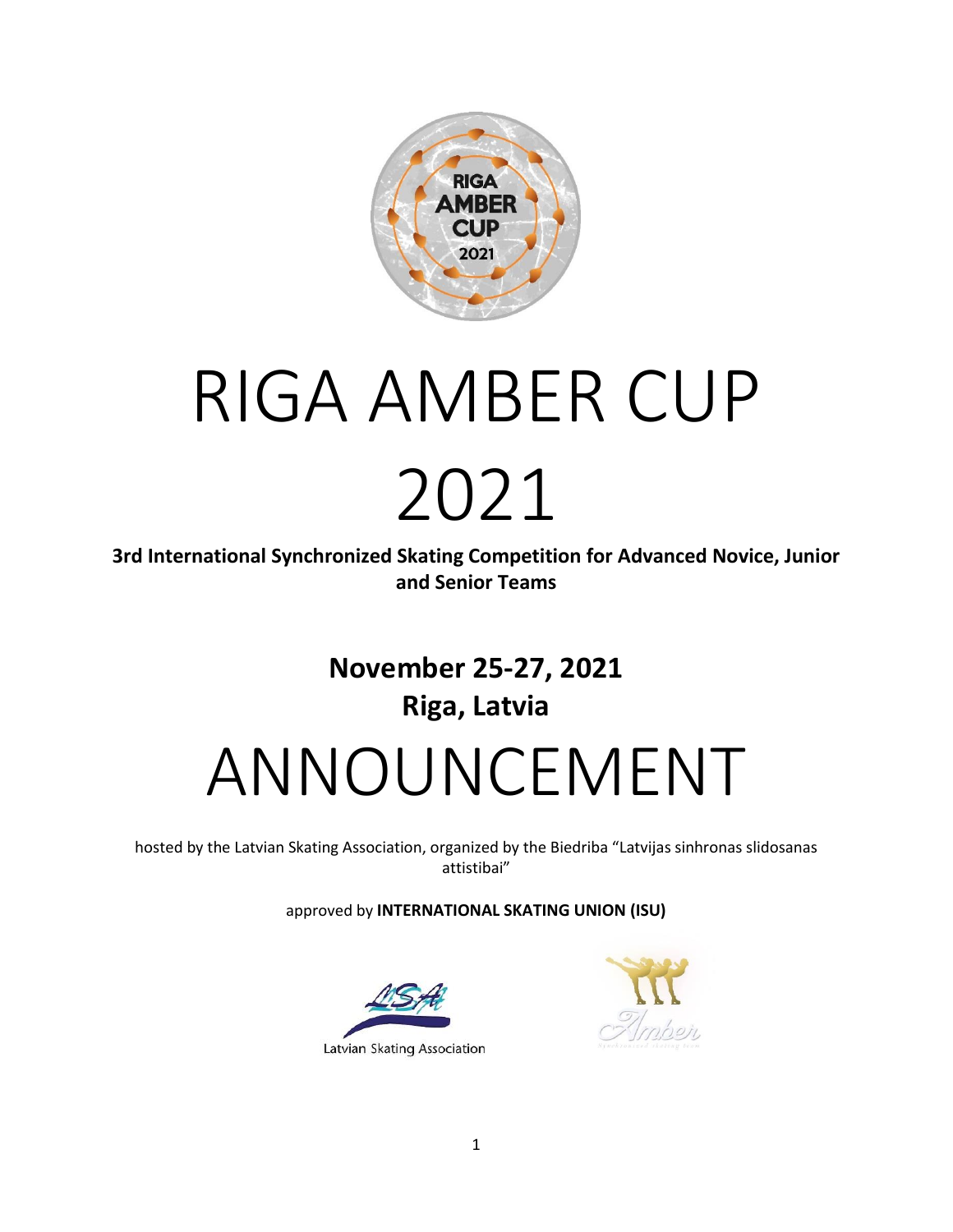#### **1. EVENT DATA**

| Host:<br>Organizer:      | Latvian Skating Association (ISU Member Federation)<br>Biedriba "Latvijas sinhronas slidosanas attistibai" (Society "Development of<br>Latvian Synchronized Skating") supported by its club "Amber" |
|--------------------------|-----------------------------------------------------------------------------------------------------------------------------------------------------------------------------------------------------|
| <b>Competition Rink:</b> | Kurbads ledus halle - Modern indoor skating rink, 28 x 58 m, heated. The<br>Competition Rink has capacity for 1500 spectators.                                                                      |
| Address:                 | Lidlauka iela 37, LV-1063, Riga, Latvia<br>http://www.kurbadshalle.lv/                                                                                                                              |

The Riga Amber Cup 2021, November 25th-27th is an ISU listed Synchronized Skating Competition for Advanced Novice, Junior and Senior Teams.

#### **2. GENERAL REGULATIONS**

The Riga Amber Cup 2021 will be conducted in accordance with the ISU Constitution, ISU General Regulations and Special Regulations & Technical Rules for Synchronized Skating as well as all applicable ISU Communications.

Participation in the Riga Amber Cup 2021 is open to all teams who belong to an ISU Member, Rule 130, paragraph 7), that meet the participation, citizenship and residency requirements in Rule 109, 1 and 2 d) and ISU Communication No. 2030 (or any update of this Communication) and qualify with regard to eligibility according to Rule 102, provided the ages fall within the limits specified in Rule 108, paragraph 3. according to the respective Competition a) Senior, b) Junior, c) Advanced Novice.

#### **3. TECHNICAL DATA**

**According to Rule 800 the following has to be noted for all categories**: a Synchronized Skating Team may include both Men and Ladies; each participating team may enter **up to four (4) alternate skaters** on the official Entry Form. Teams of a Member Federation may enter more than one category using different music and different Programs, with a minimum difference of 50% of the skaters. Only those skaters listed on the official Entry Form may skate in the competition.

 Synchronized Skating age limit exception Season 2021/22 In Communication 2316 it was announced that the Council had decided in line with Article 17.1.q), that exceptionally, for the 2020/21 season for Synchronized Skating, the Novice and Junior upper age limits would be extended by one year. Due to the lack of opportunity to practice normally and the lack of a competitive season 2020/21 the Council decided to renew the age limit exemption for Synchronized Skating for the Novice/ Junior category for the 2021/22 season. Athletes who have already benefited from the age limit exemption for the 2020/21 season will not be able to benefit from this new exemption. If a Junior or Novice Team changes Skater(s), the new Skater(s) must be of the Junior/Novice age according to Rule 108, paragraph 4 of the 2018 ISU General Regulations. ISU Members with Novice and/or Junior Synchronized Teams opting for such extension of the Novice or Junior upper age limit must send a corresponding request to the Chair of the Synchronized Skating Technical Committee in order to obtain a certificate confirming the exception for the Team concerned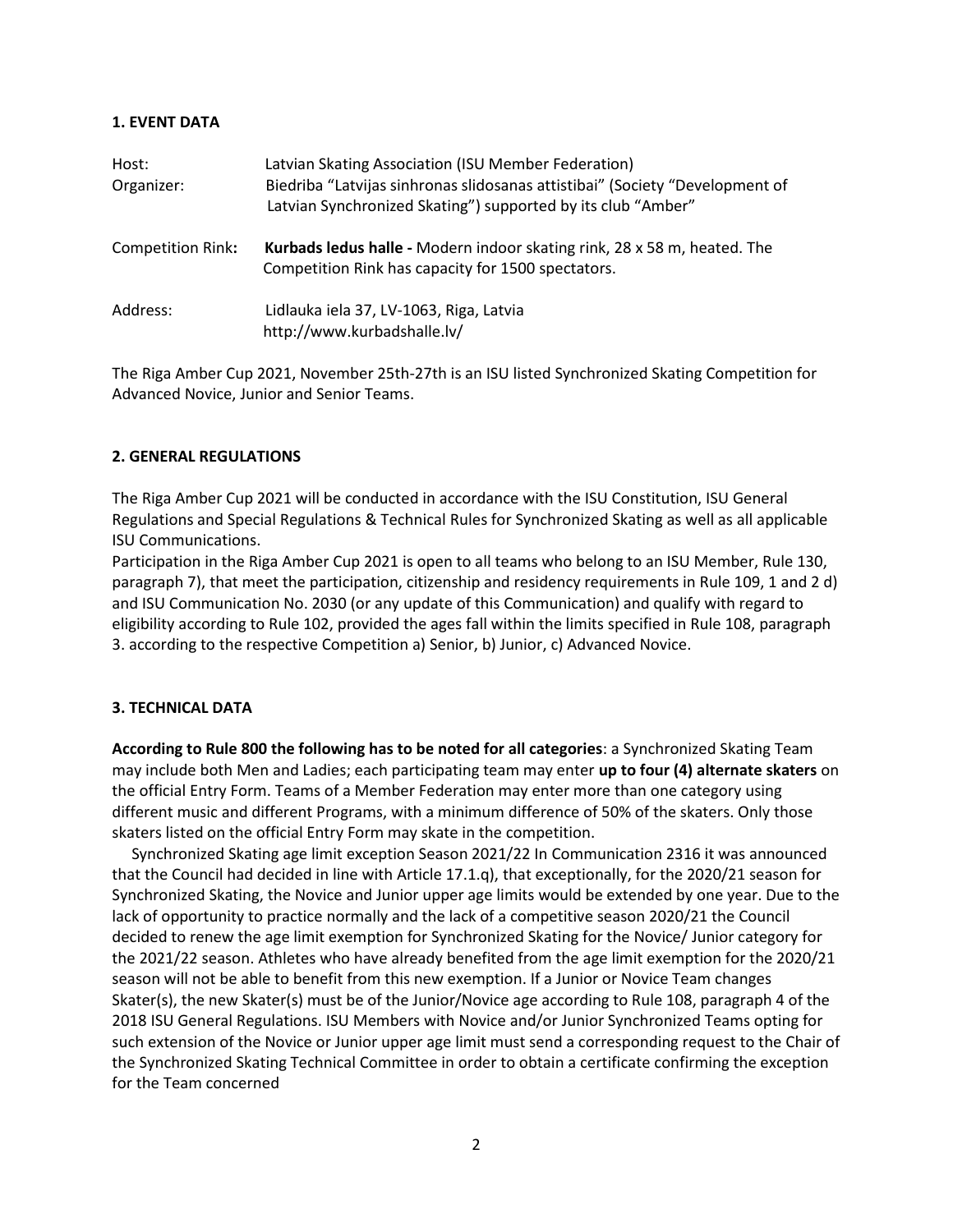- **ISU SENIOR:** A Senior Team shall consist of 16 skaters (men or women), all of whom must have reached the age of fifteen (15) before July 1st, 2021.
- Short Program: Duration: max. 2 min. 50 sec. The required elements to be skated are listed in "ISU Special Regulations and Technical Rules Synchronized Skating", Rule 991 and 992. Short Program Elements and Requirements for season 2021/2022 as listed in ISU Communication 2236, 2392, 2412 and all pertinent ISU Communications.
- Free Skating: Duration: 4 min. +/- 10 sec. The Well Balanced Program Requirements are listed in Rule 991 and 992. Free Program Elements and Requirements for season 2021/2022 as listed in ISU Communication 2236, 2392, 2412 and all pertinent ISU Communications.
- **ISU JUNIOR:** A Junior Team shall consist of 16 skaters, all of whom must have reached the age of thirteen (13) before July 1st, 2021 and may not have reached the age of nineteen (19), before July 1st, 2021.
- Short Program: max. 2 min. 50 sec. The general required elements to be skated are listed in "ISU Special Regulations and Technical Rules Synchronized Skating", Rule 991 and 992. Short Program Elements and Requirements 2021/2022 to be skated as listed in ISU Communication 2236, 2392, 2412 and all pertinent ISU Communications.
- Free Skating: max. 3 min. 30 sec. +/- 10 sec. The Well Balanced Program Requirements are listed in Rule 991 and 992. Free Program Elements and Requirements 2021/2022 to be skated as listed in ISU Communication 2236, 2392, 2412 and all pertinent ISU Communications.
- **ISU ADVANCED NOVICE:** An Advanced Novice Team shall consist of 16 skaters, all of whom must have reached the age of ten (10) before July 1st, 2021 and may not have reached the age of fifteen (15), before July 1st, 2021.
- Free Skating: max. 3 min. +/- 10 sec. The Well Balanced Program Requirements are listed in Rule 991 and 992. Free Program Elements and Requirements 2021/2022 to be skated as listed in ISU Communication 2238, 2392, 2412 and all pertinent ISU Communications.

#### **4. ENTRIES**

Entries for ISU categories must be made by ISU Members concerned. Members, Teams and Competitors hereby shall acknowledge acceptance of ISU rule 131 concerning ENTRIES and sign the Declaration forms .

#### **4.1. Entries of Teams**

Entries in each category for the Riga Amber Cup 2021 must reach the Organizing Committee by **October 22, 2021**.

Organizing Committee has right to limit number of participating teams to comply with current local regulations regarding public gatherings due to the COVID-19. Entries will be closed when maximum of participants will be reached.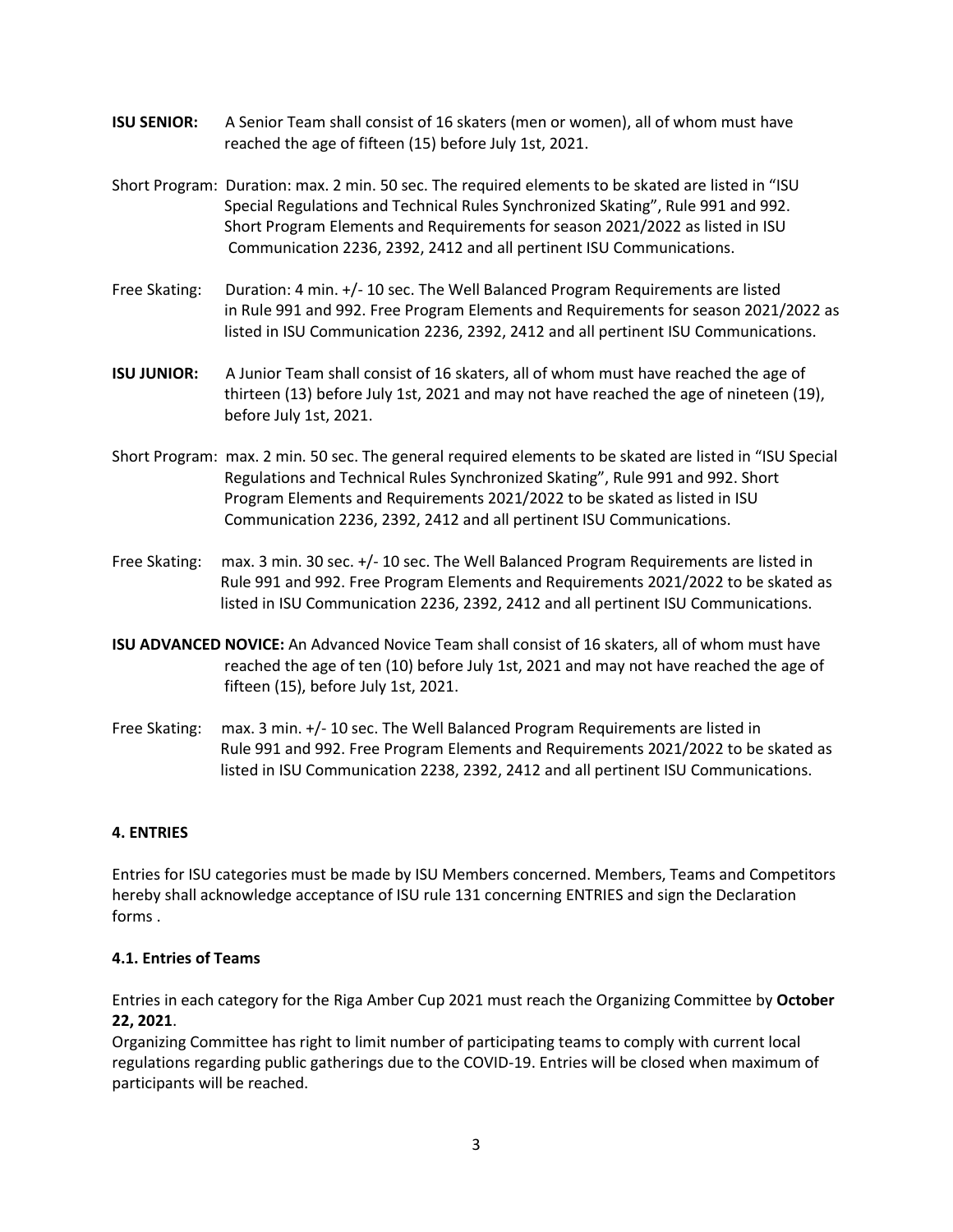Entry forms listing all competitors and substitutes must be sent to the Organizing Committee of Riga Amber Cup 2021

#### E-Mail: **rigaambercup@inbox.lv**

- 4.1.1. **Preliminary entries** (by number) must reach the Organizing Committee no later than **October 1st, 2021**.
- 4.1.2. **Entry Fee** With the entry to the competition, the entry fee must be paid as follows:

| ISU Senior:                | 500 $\epsilon$ |
|----------------------------|----------------|
| <b>ISU Junior:</b>         | 500 $\epsilon$ |
| <b>ISU Advanced Novice</b> | 450 €          |

 Entry fees cannot be refunded in case of withdrawals for any reason, except if competition is cancelled due to COVID -19. Organizers have right to keep up to 30% of entry fee to cover costs.

Entry fees are required at time of final entries (no later than October 22, 2021).

Please direct your payment to:

 Bank: "SWEDBANK" BIC (Swift): HABALV22 IBAN: LV44HABA0551039263273 Account Holder: LATVIJAS SINHRONAS SLIDOSANAS ATTISTIBAI BIEDRIBA , Reg. No. 40008229504 Address: Sencu iela 1-29, Riga, LV-1012

**Please attach a team photo to your entry request**; sending digital photos via email. Team Photo, Team Press Info and Results may be published on the Internet. Each team taking part in the Riga Amber Cup 2021 acknowledges and consents to these terms.

4.2. **Entries of Official Team Delegations** Each Team is entitled to five (5) additional accreditations for a Team Leader, Coach, Team Personal and Medical Personal.

#### **4.3. Officials**

#### **a) Entries of Judges**

 Each participating ISU Member may nominate one (1) Judge, listed on the ISU list of Referees and Judges for Synchronized Skating, the hosting ISU Member may nominate two (2) Judges. The official Judges' Nomination Form must be sent to the OC of the Riga Amber Cup not later than **October 22, 2021**

#### **b) Referees, Technical Controllers and Technical Specialists**

 will be nominated by the Organizing Committee based on the respective ISU list of Referees and Judges for Synchronized Skating.

 Travel and accommodation will be paid for the technical panel and judges invited by the Organizing Committee as well as the accommodation for the judges sent by the members.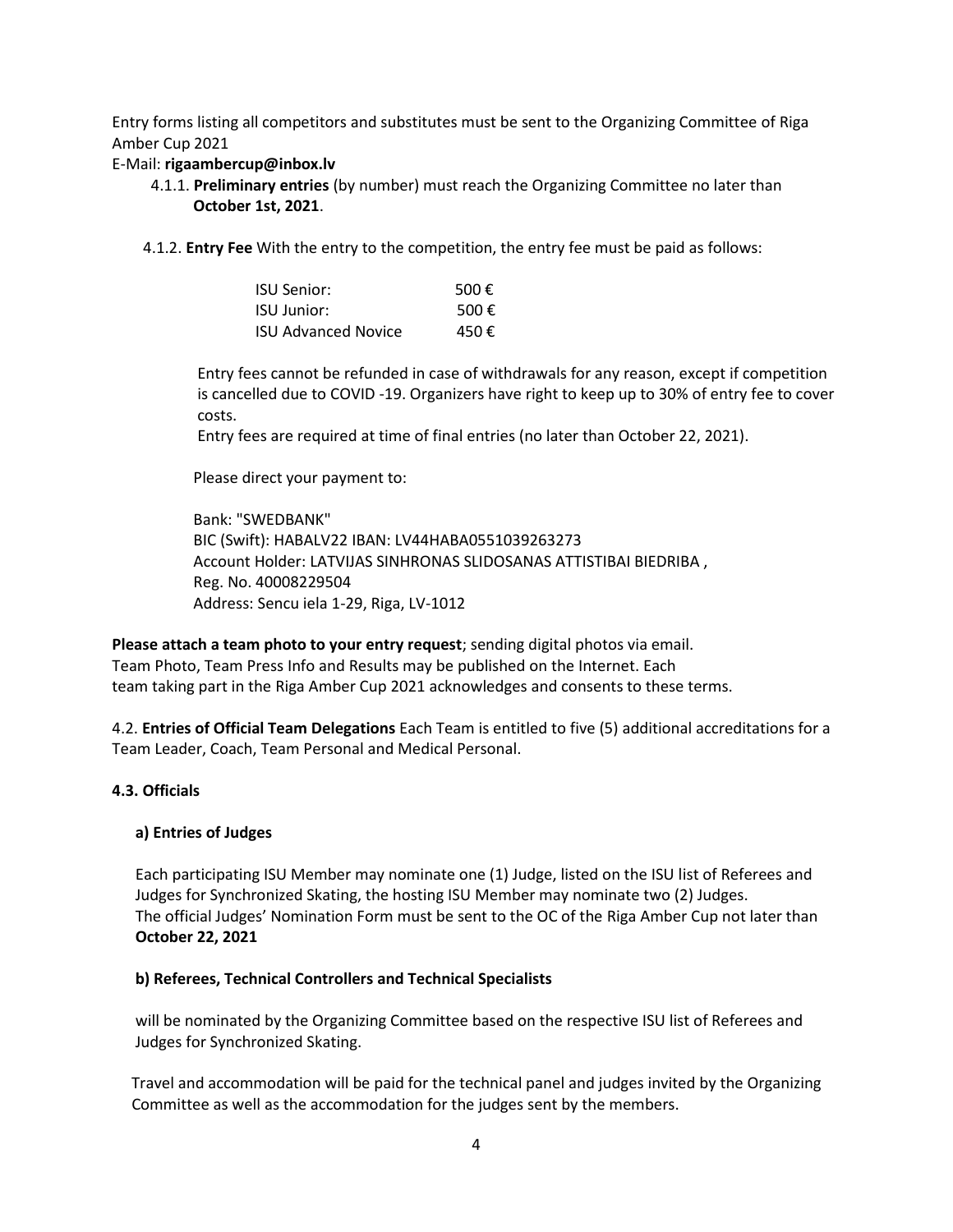**Please find a draft of the meeting and competition schedule** for the Official Draw (Starting Order), the Team Leaders Meeting, Initial Judges Meeting, the Judges Round Table Discussions below on **this announcement (preliminary event and meeting schedule)**.

#### **5. MEALS, LODGING AND TRAVEL EXPENSE**

Travel expenses will be reimbursed for Technical Panel Officials (Technical Specialists and Technical Controllers) and Referees only (economy airfare).

DROs, TSs, TCs, Referees and Judges will be picked up from airport Riga or Riga passenger port if OC receive travel information before October 22, 2021.

The organizer will provide and cover accommodation for invited Technical Specialists, Technical Controllers, and Referees and nominated Judges from November 25 to November 28 . The OC will also provide meals for the Technical Panel, the Referees and the nominated Judges. Meals will be covered from November 25th, starting with Dinner until November 28th, ending with Breakfast.

The rooms for the Technical Panel and nominated Judges will be reserved by the Organizing Committee upon receipt of the entry in the Official Hotel.

Any extra expense incurred by any Official will be the responsibility of that person.

The Official Hotels are also open to teams. Please fill out the Reservation Form and send it to the Organizing Committee.

All Competitors (Teams), Coaches, Team Managers, Team Leaders, Physicians shall bear their own expenses.

#### **6. PRACTICE**

Official Practice will be scheduled on Friday and Saturday morning. A detailed schedule will be provided in November 1, 2021, depending on the number of entries.

If you come earlier and would like to have additional practice time, please fill out the Additional Practice Form. Additional practice ice time can be booked for Thursday, November 25<sup>th</sup>. The Application for additional practice you will find at Form 2. The additional practice ice schedule will be compiled in the order the requests reach the Organizing committee and can be checked with the Organizing committee.

#### **7. MUSIC**

MUSIC UPLOAD AND SUBMISSION: Online music submission is the ONLY accepted method to submit program music. The uploaded program music file MUST conform to the following specifications:

- Each program (short/free) must be recorded as one single track and in a separate file.
- All Teams shall prepare the competition music of excellent quality. Please provide your Competition music in a **MP3-file Format in high quality**, 192 kBits/s or more.
- The titles, composers and orchestras of the music used for the Short Program and Free Skating must be listed for each team on the official **Music Information Form** and must be attached to the official Entry Form for Teams.

**Accreditation can only be granted after the complete Music Information together with the music files have been provided.**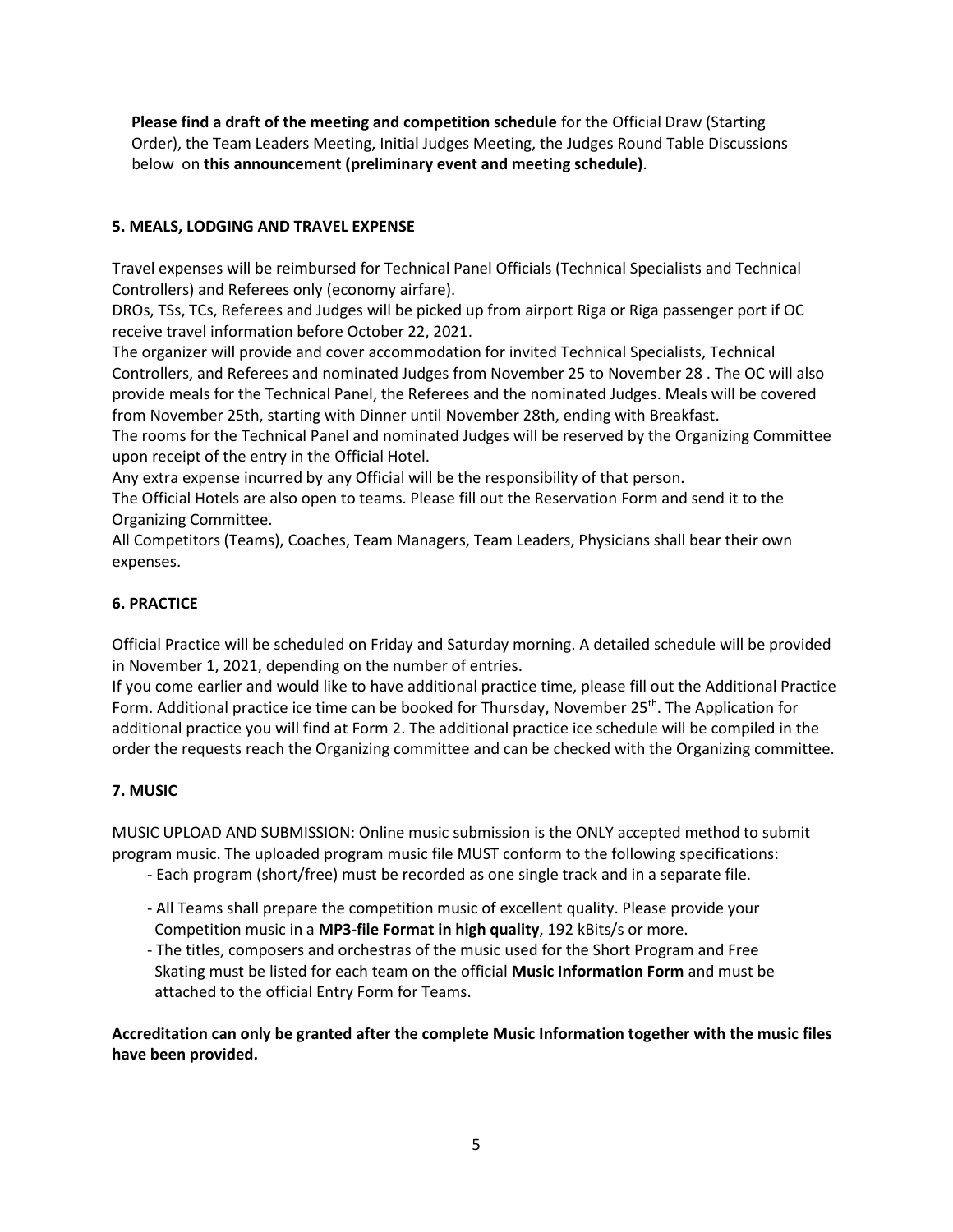#### **8. REGISTRATION / ACCREDITATION**

#### **8.1**. **Accreditation office opening hours**

Thursday 09:30 – 20:00 h Official Hotel, Friday 09:30 – End of Competition, Competition Rink Saturday 09:30 – End of Competition, Competition Rink.

 **8.2. Information / Team boxes** Team boxes will be also in the accreditation office in competition rink. Information to the teams are distributed into your team boxes.

#### **8.3. Lost and Found**

The accreditation office is also the place to pick up lost items in case they have been brought back to the Organizing Committee.

#### **9. STARTING ORDER/DRAW**

The starting order will be determined by draw – 2 representatives per Team. The draw will be done at Thursday the 25th of November 2021 and starting order will be published not later than 23.59, November, 25th . There will be no draw for the free skating program starting order for the categories Junior ISU and Senior ISU as reverse order of places in the short program will be used.

#### **10. AWARDS**

Awards will take place right after end of competition. Trophies will be awarded to top three teams of each category. Special award (hand made glass trophy) will be given to Senior category winner.

#### **11. ACCOMODATION**

Organizing committee has agreements with several hotels for special prices. Please contact organizing committee for details.

Transfer service will be provided from official hotels only.

#### **12. TRANSPORTATION**

- 12.1. A shuttle service between the Official Hotels and the Competition Rink will be provided for Judges and Officials on Friday and Saturday free of charge
- 12.2. A shuttle service between Official Hotels and Competition Rink will be provided for Teams per Request (please fill Form 7) and contact OC for details
- 12.3. Teams can enter the premises of the ice rink by own bus. Parking for busses at Competition ice rink parking is free of charge. We kindly ask for your understanding that only marked places may be used as parking spots.
- 12.4. Transfer from Riga Airport, Central railway station and Riga port as well as official hotel can be arranged by filling out Form 7 (travel form) and contacting Organizing Committee.

#### **13. LIABILITY & INSURANCE**

In accordance with ISU Rule 119, it is the sole responsibility of each member participating in the Riga Amber Cup 2021, to provide health and accident insurance for their athletes, officials and all other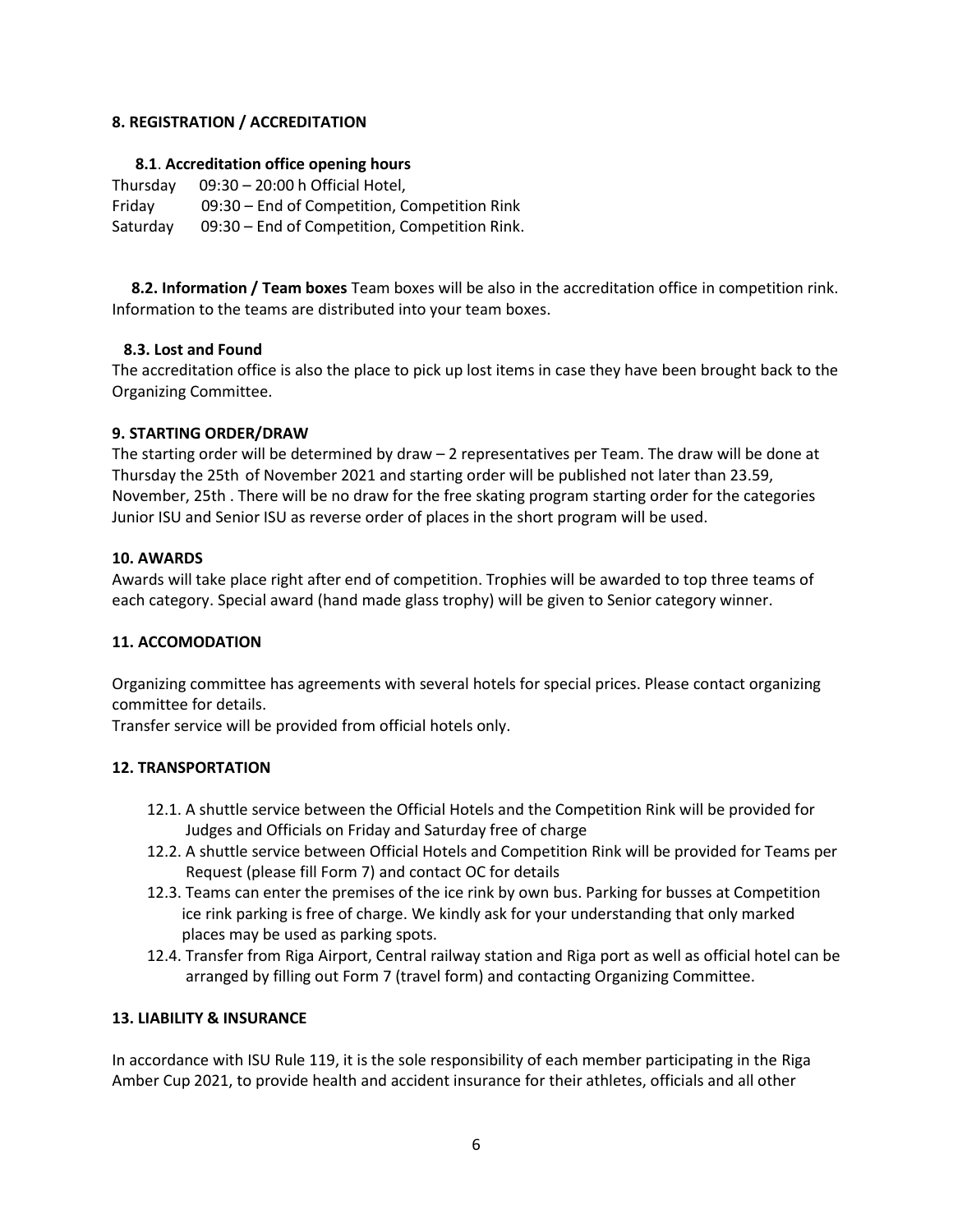members of the Member's Teams. Such insurance must cover full medical attendance and the return to the country of origin of the ill or injured person, as well.

The Latvian Skating Association and the Organizing Committee in connection with Riga Amber Cup 2021 by Competitors and Officials will not take any responsibility or liability with respect to bodily or personal injury or property damage incurred.

However, there will be a Medical Team in the Competition Rink providing emergency medical services for all participants during the competitions and official practices free of charge.

#### **14. MEDICAL INFORMATION**

Each team manager should be able to give important medical information for each skater for use in case of an emergency or accident.

Such information should include but is not limited to the following, and will greatly help local medical and emergency personnel:

• allergies, existing medical conditions (i.e. asthma), current medications, blood type, use of glasses, contact lenses, dental appliances

#### **15. COVID-19 information**

Riga Amber cup 2021 will be organized according to all requirements and in compliance with the ISU Guidelines for ISU Figure Skating Events during the Covid-19 pandemic

(https://www.isu.org/inside-isu/covid-19)

OC will make all necessary safety arrangements and fulfill all requirements regarding disinfection, mass gatherings, ventilation and people movement arrangements in ice rink. Despite of above mentioned, please be aware that Riga Amber cup 2021 competition may be cancelled at any time if situation with COVID 19 requires it. Also please keep in mind that mask wearing during event inside facilities and Covid-19 tests before and after arrival may be required.

Currently there are restrictions regarding public events in Latvia, but international competitions are allowed (without spectators), no competitors under age of 7 are allowed to take part.

Please follow situation regarding travel restrictions in website: Information for travellers to Latvia on the [provisions for preventing the spread of COVID-](https://www.mfa.gov.lv/en/information-travellers-latvia-provisions-preventing-spread-covid-19)19  $\vert$   $\bar{A}$ rlietu ministrija (mfa.gov.lv) And

<https://www.spkc.gov.lv/lv/if-returning-toentering-latvia>

Also feel free to contact OC of Riga Amber cup 2021 for details and updates.

#### **16. PUBLICITY VAIVER**

Each individual and/or team, waive any and all rights to financial remuneration or other compensation for the use or reproduction of their image or likeness, or that of their synchronized skating team, and grant permission to use same, as or in publicity prior to, during or following the Riga Amber Cup 2021, in Riga, Latvia.

#### **17. ANTI-DOPING-CONTROLS**

Anti-doping tests may only be conducted for Teams in the ISU Competition related to Seniors' and Juniors'. If carried out, anti-doping tests will be in accordance with current ISU Anti-Doping Rules & Procedures (ISU Communications 2344 and all pertinent Communications).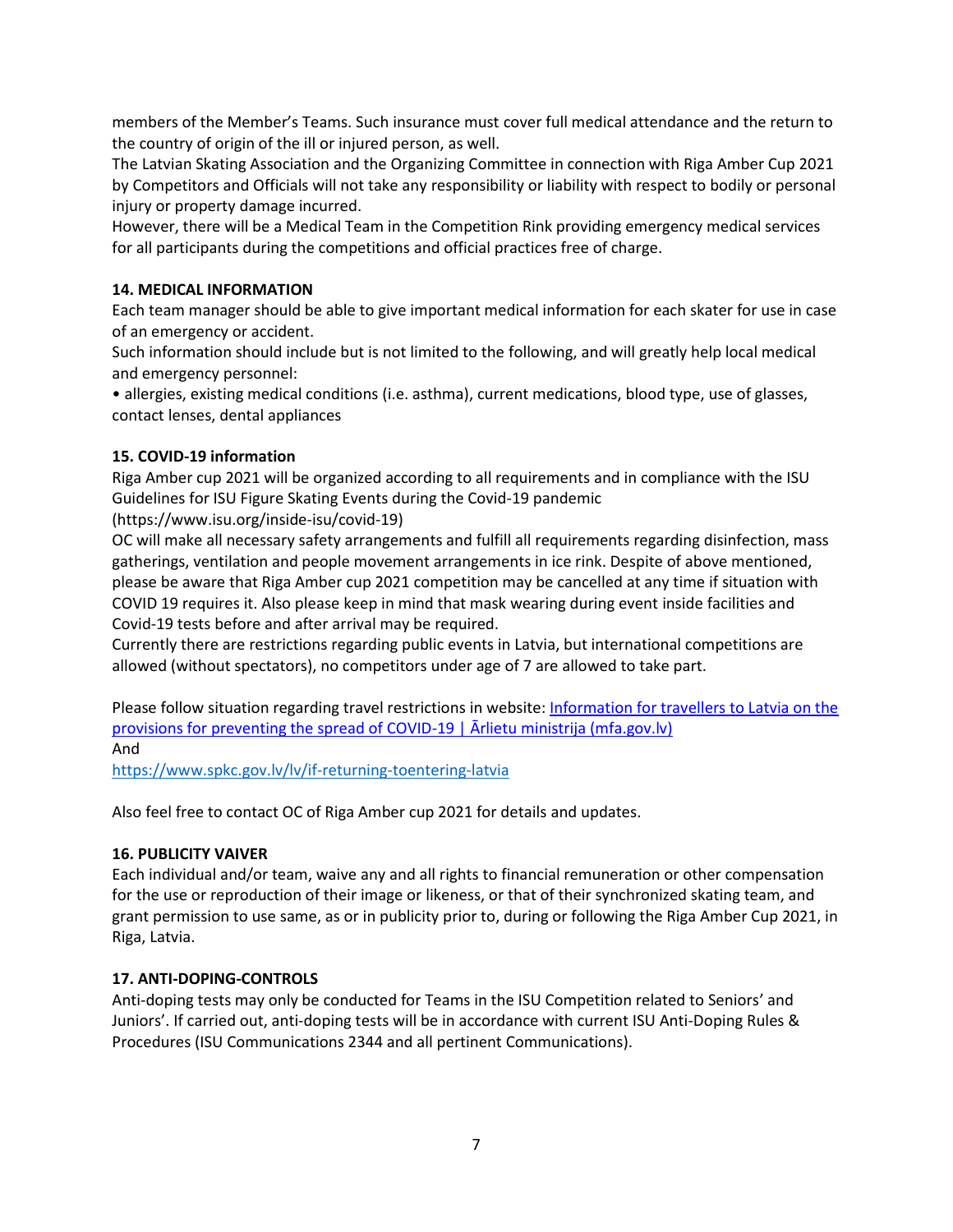**PRELIMINARY EVENT AND MEETING SCHEDULE -** *subject to changes* – final schedule to be published after closing of entries, on November 1, 2021.

#### **Thursday, November 25th, 2021** All day Additional Practice (Additional Practice Rink) All day Accreditation Office open (Official Hotel) 16:00 h Judges Meeting (Official Hotel) 17:00 h Technical Panel Meeting 18:30 h Official Draw **Friday, November 26th, 2021** (Competition Rink) Morning - **Official Practice**  10 min. / Team - Junior (Short Program in Starting Order) 10 min. / Team - Senior (Short Program in Starting Order) Afternoon - **COMPETITION**  Junior Short Program Senior Short Program **Saturday, November 27th, 2021** (Competition Rink) Morning - **Official Practice**  12 min. / Team – Advanced Novice (Free Skating in Starting Order) 12 min. /Team - Junior Teams (Free Skating in Starting Order) 12 min. /Team - Senior Teams (Free Skating in Starting Order) Afternoon - **COMPETITION**  Advanced Novice Free Skating Junior Free Skating Senior Free Skating Award Ceremony **Saturday, November 27th, 2021** After competition **RTD** for Advance Novice, Junior and Senior events **Sunday, November 28th, 2021** Departures

Summary of forms:

| Form   | <b>Description</b>                 | To be submitted before: |
|--------|------------------------------------|-------------------------|
| Form 0 | <b>Preliminary Entry</b>           | 1.10.2021.              |
| Form 1 | <b>Official Entry</b>              | 22.10.2021.             |
| Form 2 | <b>Payment Summary</b>             | 22.10.2021.             |
| Form 3 | <b>Team Entry</b>                  | 22.10.2021.             |
| Form 4 | <b>Music and Press Information</b> | 22.10.2021.             |
| Form 5 | Program Content                    | 22.10.2021.             |
| Form 6 | <b>Skater Health Care</b>          | show at accreditation   |
| Form 7 | Team travel and transfer           | 22.10.2021.             |
| Form 8 | Team meal reservation              | 22.10.2021.             |